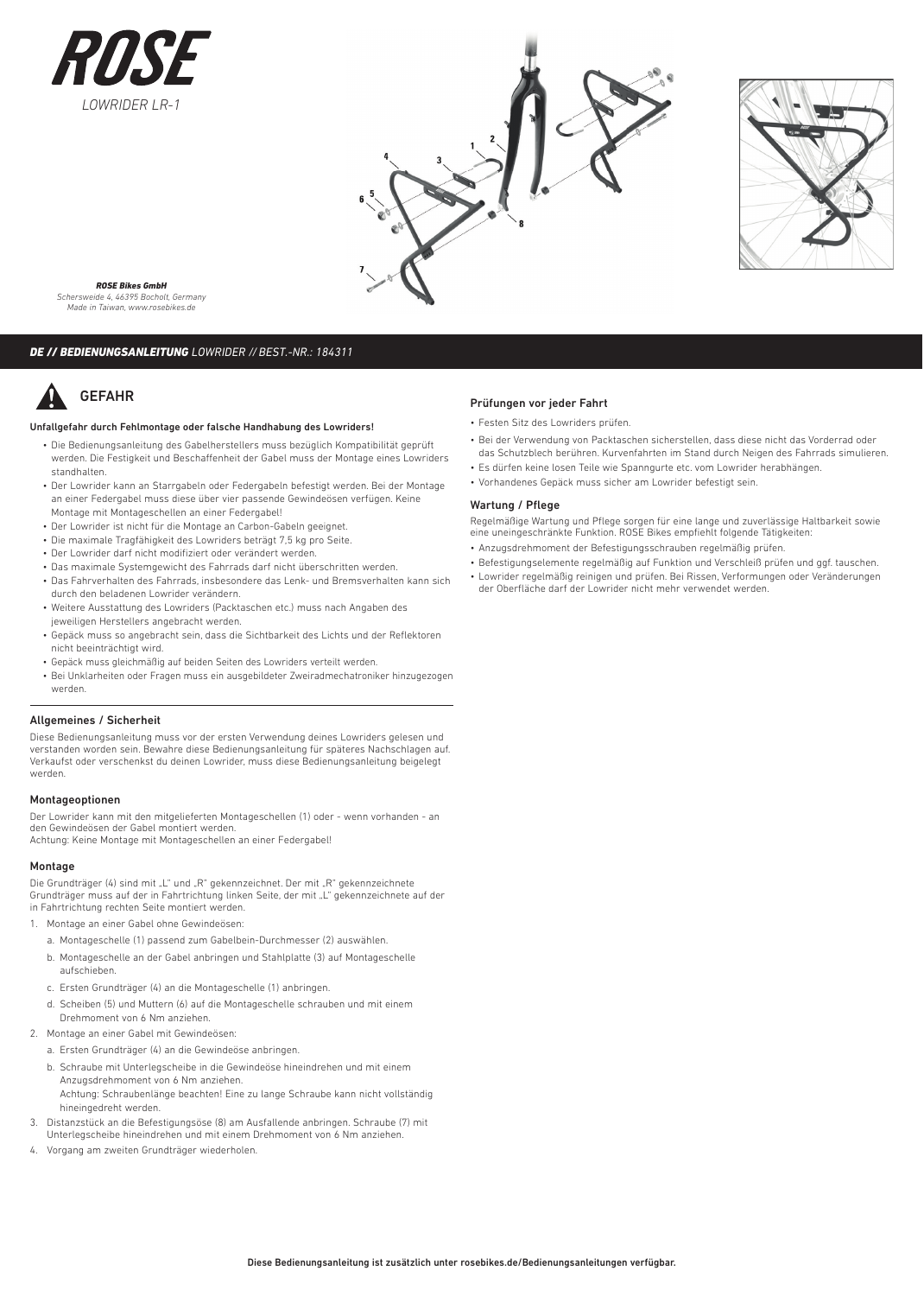



# *EN // OWNER'S MANUAL LOWRIDER // PROD. CODE: 184311*

# DANGER

### Improper installation or handling of the lowrider may cause injuries!

- Please see the the fork manufacturer's manual for compatibility. The fork must be built tough and designed for the installation of a lowrider.
- The lowrider may be fitted to rigid forks or suspension forks. When mounting the rack on a suspension fork, make sure it has four threaded eyelets. Do not use U bolts to fit the rack to a suspension fork!
- The low rider rack is not designed for installation on carbon forks.
- The maximum load capacity of the lowrider is 7.5 kg per side.
- The lowrider must not be modified or altered in any way.
- Do not exceed the bicycle's system weight.
- A loaded low rider rack may change the steering and braking characteristics of your bike.
- Always attach additional accessories for the lowrider (e.g. panniers) according to the manufacturer's instructions.
- Panniers must be fitted in such a way that the visibility of lights and reflectors is not affected.
- Distribute weight evenly on both sides of the rack.
- If in doubt, please consult a qualified bicycle mechanic.

## General Information / Safety

Please read this manual carefully before taking the first ride with your new low rider carrier and make sure you understand everything. Keep this manual for future reference. If you sell or give away your low rider rack, please also include the owner's manual.

### Mounting options

The low rider rack may be fitted with the included U bolts (1) or – if present – to the threaded eyelets of the fork.

Note: Do not use U bolts to fit the rack to a suspension fork!

## Installation

The frames of the low rider rack (4) are marked with the letters "L" and "R". Attention: The frame marked "R" is fitted to the left side in the direction of travel, the frame marked "L" is fitted to the right side in the direction of travel.

- 1. Installation on forks without threaded eyelets:
	- a. Choose the U bolt (1) that fits the diameter of the fork blade.
	- b. Attach one U bolt and one steel plate (3) to each fork blade.
	- c. Attach the first frame (4) to the U bolt.
	- d. Screw the washers (5) and the nuts (6) onto the U bolt and tighten them to a torque of 6Nm.
- 2. Installation on forks with threaded eyelets:
	- a. Install the first frame (4) to the fork dropout eyelet.
	- b. Thread one bolt with washer into the eyelet and tighten it to a torque of 6Nm. Note: Use the appropriate length bolt! A bolt that is too long cannot be tightened completely.
- 3. Fit the spacer to the fork dropout eyelet (8). Thread one bolt (7) with washer into the eyelet and tighten it to a torque of 6Nm.
- 4. Repeat on the other side.

#### Pre-ride checks

- Check that the lowrider rack is tight.
- When using panniers, make sure they don't touch the front rear or mudguard. Lean the bike from side to side to simulate cornering.
- Make sure no loose parts like straps etc. can get caught in the wheels.
- Panniers must be secured as firmly to the lowrider as possible.

### Maintenance / Care

Regular care and maintenance ensure high durability and reliability, as well as unlimited functionality. ROSE Bikes recommends carrying out the following tasks:

- Check bolts for proper torque regularly.
- Regularly check the mounting elements for wear and proper functioning and replace them, if need be.
- Regularly clean and check the low rider rack. If you notice any cracks, deformations or changes in the surface, the lowrider must no longer be used.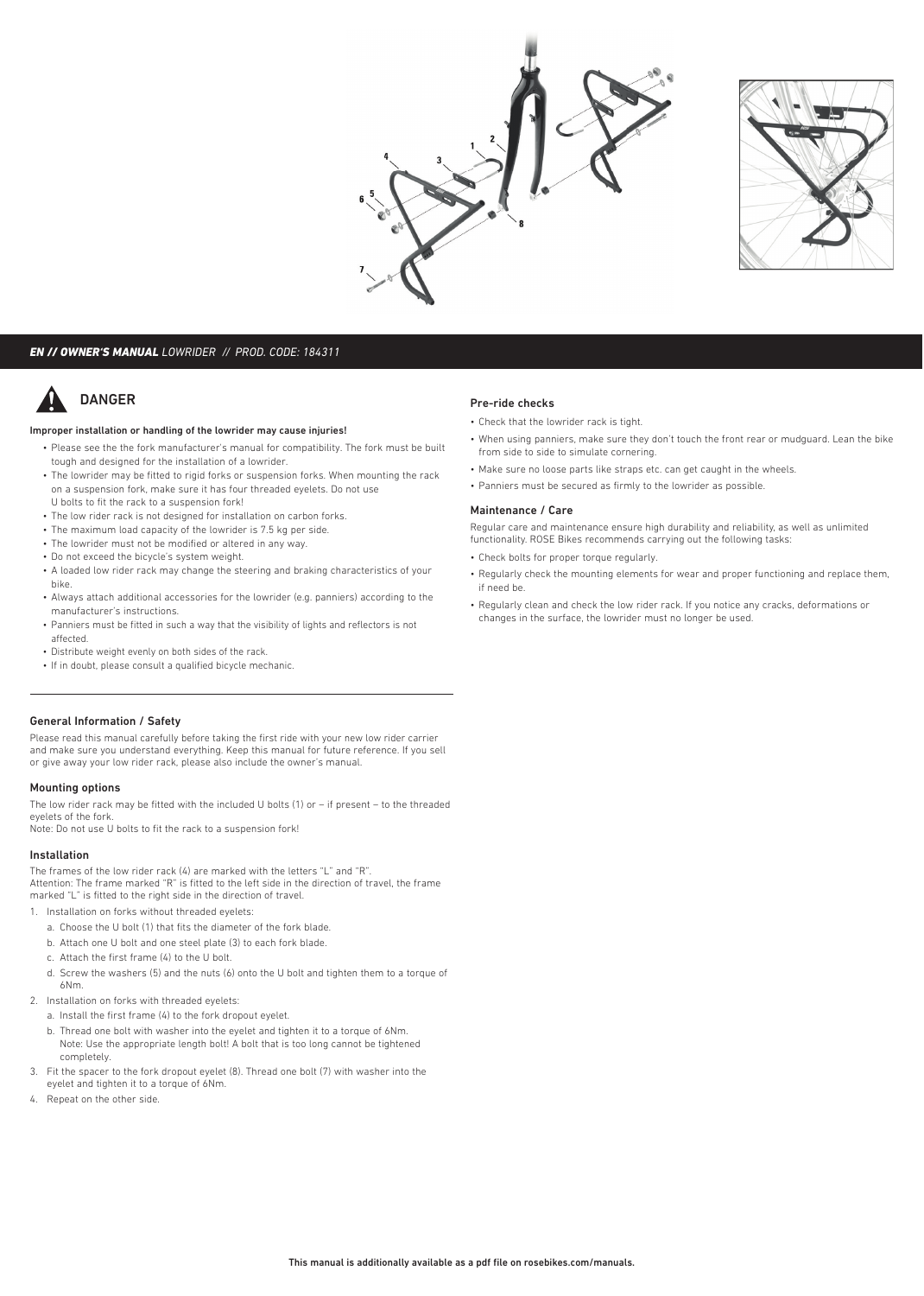





*ROSE Bikes GmbH Schersweide 4, 46395 Bocholt, Allemagne Fabriqué au Taïwan, www.rosebikes.fr*

# *FR // MANUEL D'INSTRUCTIONS LOWRIDER // ART.: 184311*

# DANGER

### Risque d'accident dû au mauvais montage ou à la mauvaise utilisation du lowrider!

- Veuillez consulter le manuel d'instructions de la fourche pour vous renseigner sur la compatibilité. La fourche, et notamment sa fermeté et sa conception, doit être validée pour un lowrider.
- Le lowrider peut être monté sur des fourches fixes ou fourches suspendues. Il faut que la fourche suspendue possède quatre œillets de fixation. Il ne faut pas monter le lowrider avec des colliers sur une fourche suspendue!
- Il ne faut pas monter le lowrider sur une fourche en carbone.
- La charge utile du lowrider est de 7,5 kg maximum par coté.
- Il ne faut pas modifier ou altérer le lowrider.
- Il ne faut en aucun cas dépasser le poids maximum admis pour le vélo.
- Veuillez tenir compte que le lowrider chargé peut influencer le comportement du vélo, en particulier la direction et le freinage.
- Les bagages (sacoches, etc.) sont à installer sur le lowrider selon les instructions des fabricants en question.
- Il faut mettre les bagages de manière que l'éclairage et les réflecteurs ne soient pas cachés.
- Il faut répartir les bagages uniformément entre les deux côtés du lowrider.
- Au cas où vous ayez des doutes ou questions, consultez dans tous les cas un mécatronicien deux-roues diplômé.

### Informations générales / Sécurité

Veuillez lire attentivement ce manuel d'instructions avant d'utiliser votre lowrider pour la première fois et assurez-vous de tout comprendre. Conservez ce manuel d'instructions pour une prochaine utilisation. Si vous vendez ou donnez votre lowrider, veuillez également inclure ce manuel d'instructions.

# Possibilités de montage

Le lowrider peut être monté avec les colliers (1) livrés avec le porte-bagages ou, si existant, sur les œillets de fixation de la fourche.

Attention: Il ne faut pas monter le lowrider avec des colliers sur une fourche suspendue!

# Montage

Une « L » et une « R » est marquée sur les tubes horizontaux des supports de base (4). Le tube horizontal d'un support de base est marqué par la « R » et alors monté à gauche (dans le sens de la marche) et le tube horizontal de l'autre support de base marqué par la « L » et alors monté à droite.

- 1. Montage sur une fourche sans œillets de fixation:
	- a. Choisissez les colliers de montage (1) en vue du diamètre des fourreaux (2).
	- b. Mettez un collier de montage autour de la fourche et placez une plaquette (2)d'acier (3) dessus.
	- c. Installez le premier support de base (4) sur le collier de montage (1).
	- d. Mettez les rondelles (5) et les écrous (6) sur le collier de montage et vissez les écrous au couple de 6 Nm.
- 2. Montage sur une fourche avec œillets de fixation:
	- a. Installez le premier support de base (4) sur le fourreau au niveau de l'œillet de fixation.
	- b. Tournez la vis avec la rondelle installée dans l'œillet de fixation et serrez-la au couple de 6 Nm.

Attention: Optez pour les vis dans la bonne longueur! Si la vis est trop longue, elle ne pourra pas être vissée complètement dedans.

- 3. Mettez le réducteur en gomme sur l'œillet de fixation (8) à visser sur la patte de fourche. Tournez la vis (7) avec la rondelle installée dans l'œillet de fixation et serrez-la au couple de 6 Nm.
- 4. Répétez cette procédure avec le deuxième support de base.

### Vérifications avant chaque sortie

- Vérifiez le serrage correct du lowrider.
- Dès lors vous mettez des sacoches dessus, vérifiez qu'elles ne touchent ni la roue avant ni le garde-boue. Simulez l'inclinaison dans des virages en inclinant le vélo débout.
- Il ne faut pas que les sangles tendeuses, bretelles ou autre pendent du lowrider.
- Il faut bien fixer les bagages sur le lowrider.

### Entretien et soin

Des soins et un entretien réguliers garantissent une durabilité et une fiabilité élevées. ROSE Bikes recommande d'effectuer les tâches ci-dessous:

- Vérifiez régulièrement que les vis de fixation sont bien serrées.
- Vérifiez régulièrement l'opérationnalité et l'usure des éléments de fixation et remplacez-les, le cas échéant.
- Nettoyez et révisez régulièrement le lowrider. Au cas où le lowrider soit fissuré, déformé ou sa surface modifiée, il ne faut plus l'utiliser.